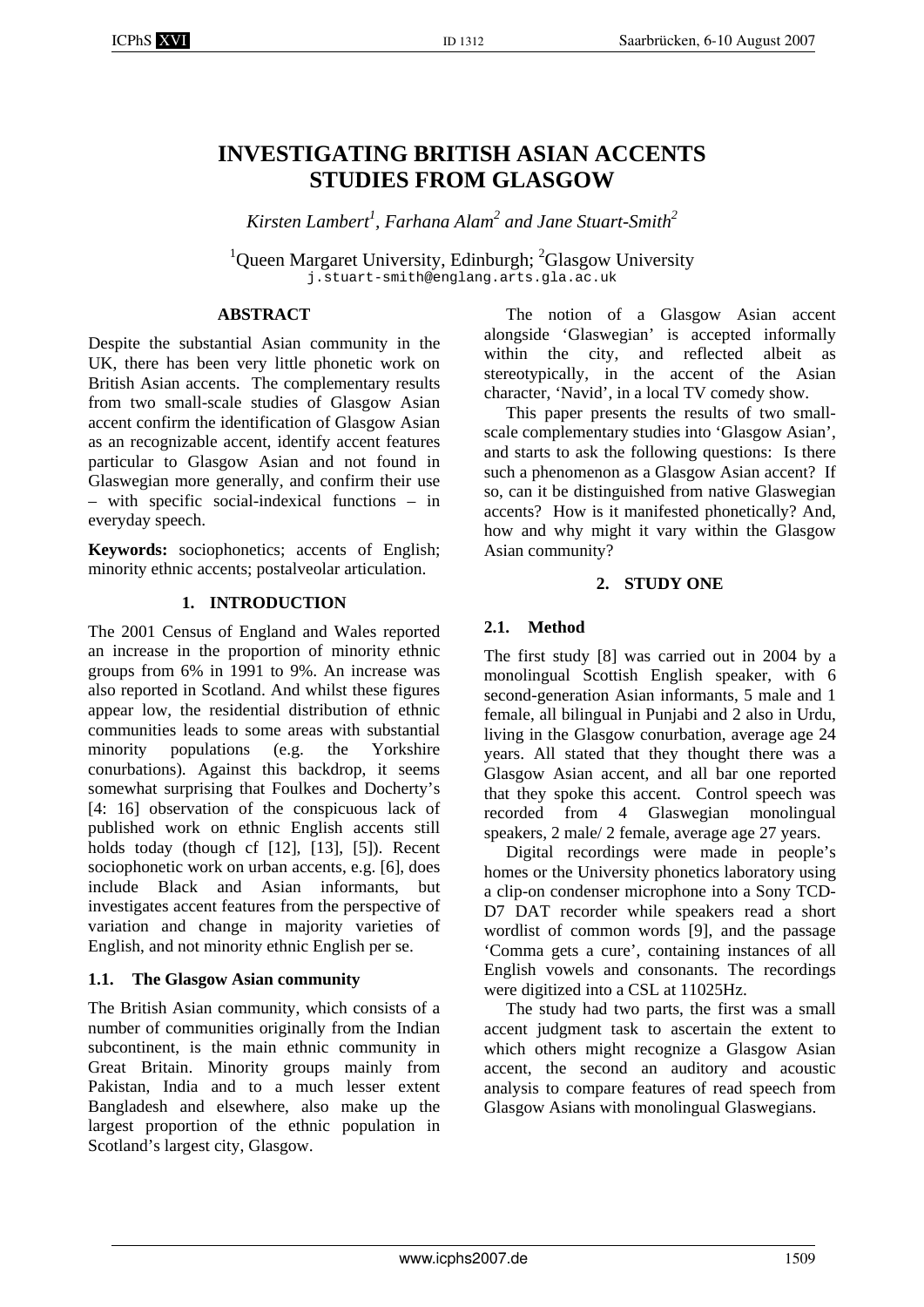## **2.2. Accent judgment**

The same section of the reading passage was extracted for two Glasgow Asian speakers and two Glaswegians, with a male and a female in both groups. Six judges were recruited, 3 were phonetically trained, and 3 were naïve listeners. All were from Scotland, and two were Asian. The judges listened to each recording once, and then completed a short questionnaire, which asked where the speaker was from, and later, whether or not they thought that the speaker might belong to an ethnic group.

The results were unanimous: all 6 judges placed the speakers as Glaswegian, and also all correctly identified the two Glasgow Asian recordings as 'Asian'. The phonetically trained judges commented on retroflex articulations of /l/ and /r/, and remarks from naïve judges also seemed to refer to retroflexion in /l/.

## **2.3. Auditory and acoustic analysis**

After an initial impressionistic analysis, it was decided to concentrate on four consonantal features: the realization of  $/l/$ ,  $/b/$ , and  $/t/$ , and given the tendency for stylized Asian accents to use unaspirated voiceless plosives in place of voiceless aspirated plosives, the realization of word-initial /p/. Other features, such as the realization of  $/r/$ and vowel quality would also merit analysis in a future study.

## *2.3.1. Postalveolar/retroflex /l/*

Punjabi shows a separate series of retroflex consonants, including  $\sqrt{7}$  in certain dialects [11]. Retroflexion, and/or postalveolar, articulation of plosives is also a common feature of stylized Asian accents. Here, 38 instances of /l/, in a range of phonetic environments (word-initial, preconsonantal, syllable-final, postconsonantal) were auditorily transcribed for all 10 speakers.

The auditory analysis identified three main groups of variants: dentalized laterals typical of Glaswegian; auditorily retracted laterals, either postalveolar, or in some cases, close to retroflex; and auditorily vocalized variants, in syllable-final position only. Figure 1 shows that while monolinguals mainly use dentalized variants (white), four of the Glasgow Asian speakers use postalveolar variants (dark); vocalized variants (light grey) occur sporadically across the two groups  $(\chi^2 (2, N = 380) = 55.54, p = 000)$ .

This finding is consistent with Heselwood and McChrystal's [5] study of Punjabi/English bilingual children in Bradford, where retroflexion was the most common feature found in their informants.

Figure 1: Realization of  $\Lambda$  as percentage of variant types, for 6 Glasgow Asian (S…) and 4 monolingual Glaswegian informants  $(C \dots)$ .  $N = 380$ .



## *2.3.2. Prenasalization of /b/*

Heselwood and McChrystal [5] also reported instances of prenasalisation before /b/ in both Punjabi and in some English words. The wordlist contained 7 words with word-initial /b/: *beat, but, bite, boot, boat, bought, baby.*

Table 1: Prenasalization (ms) of /b/ for Glasgow Asian speakers according to word.

|        | S1  | S <sub>2</sub> | S <sub>3</sub> | S4  | S <sub>5</sub>   | S <sub>6</sub> |
|--------|-----|----------------|----------------|-----|------------------|----------------|
| beat   | 0   | 0              |                | 0   | $\left( \right)$ | 128            |
| but    | 90  |                |                | 85  | 64               | 70             |
| bite   | 63  | 36             |                | 58  | 0                | 129            |
| boot   | 0   | $\Omega$       |                | 0   | 0                | 127            |
| boat   | 119 | 90             | 118            | 96  | 74               | 90             |
| bought | 125 | 0              | 128            | 102 | 78               |                |
| baby   | 0   |                |                |     |                  |                |

**Figure 2:** Spectrogram of *boot* from S6 with prenasalization (marked with arrow).



As expected, no monolingual Glaswegians showed prenasalization, but all Asian speakers showed at least one case of prenasalization, and the female speaker (S6), showed 5 instances. Table 1 shows the duration of prenasalization for each speaker for each word, which is illustrated by the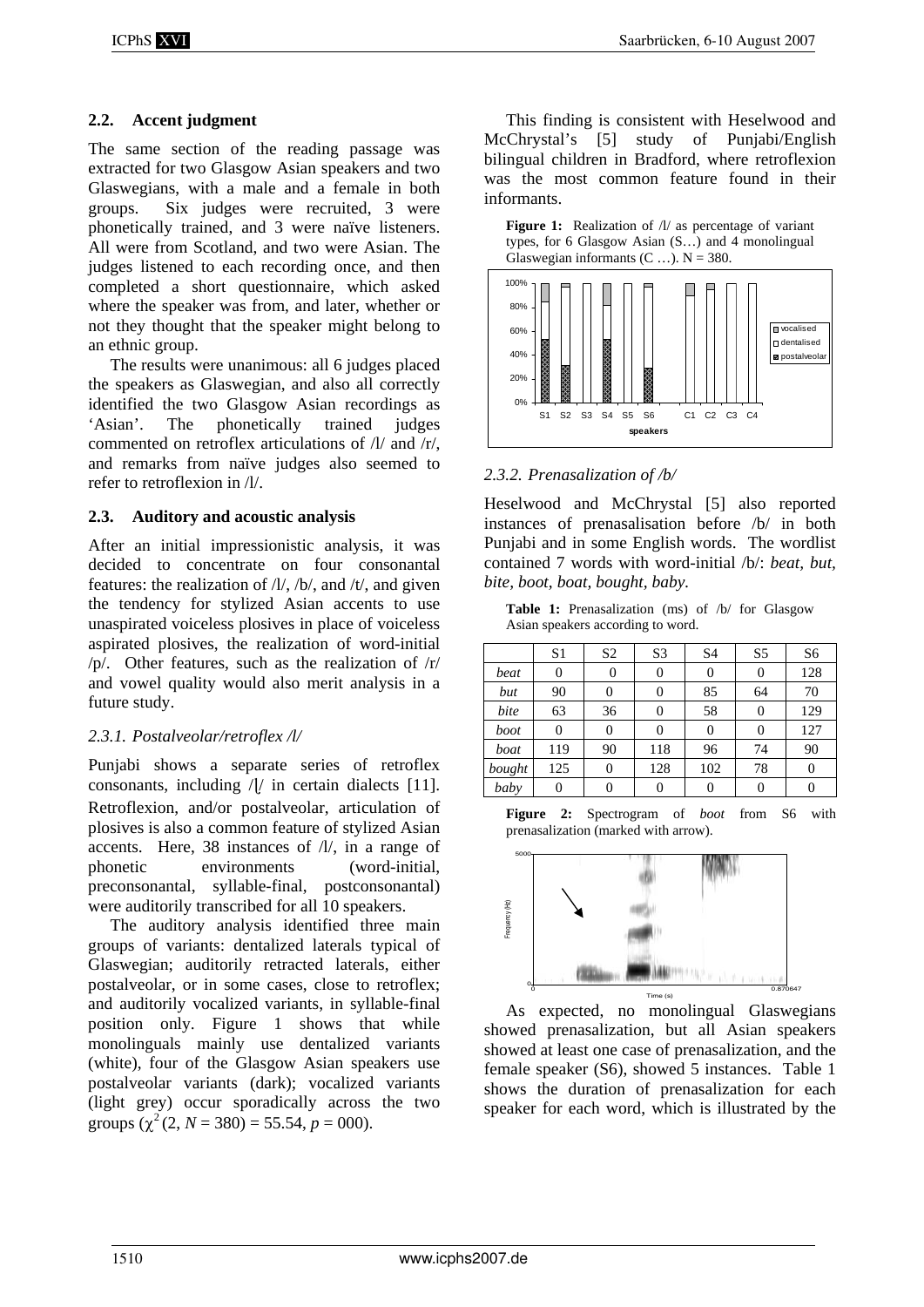spectrogram of *boot* as spoken by the female Glasgow Asian speaker.

#### *2.3.3. Realization of final /t/*

Initial impressions of word-final /t/ in the speech of the Glasgow Asians were that the stops were being released with greater force than those of the Glaswegian control group. In fact, these sounds seem to resemble voiceless ejectives. See, for example, final /t/ in *but* in speaker S4, shown in Figure 3 (cf [10]).

**Figure 3:** Spectrogram of *but* from speaker S4 with final ejective.



The distribution of realised, glottal, and possible ejective, plosives in the wordlist is shown in Table 2. The 'ejective' category is restricted to Glasgow Asian speakers, who also avoid glottal stops; the Glaswegian controls use glottal and released stops  $(\gamma^2 (2, N = 140) = 84.34, p = 000)$ .

Table 2: Realization of word-final /t/ in the wordlist for all speakers.  $N = 140$ .

|                | t  | $\boldsymbol{\Omega}$ | ť        |
|----------------|----|-----------------------|----------|
| S <sub>1</sub> | 3  | 0                     | 11       |
| $\rm S2$       | 2  | $\overline{0}$        | 12       |
| S <sub>3</sub> | 1  | 0                     | 13       |
| S <sub>4</sub> | 5  | 0                     | 9        |
| S <sub>5</sub> | 12 | 0                     | 2        |
| S <sub>6</sub> | 8  | 0                     | 6        |
| C1             | 8  | 6                     | $\theta$ |
| C <sub>2</sub> | 9  | 5                     | 0        |
| C <sub>3</sub> | 14 | 0                     | 0        |
| C <sub>4</sub> | 14 | 0                     | 0        |

## *2.3.4. Realization of word-initial /p/*

Voice Onset Time was measured from release burst until the first cycle of vowel onset for the 10 words with word-initial /p/ from the wordlist. Whilst unaspirated word-initial plosives are typically used in stylized Asian accents, reflecting the actual existence of two voiceless series in many Indic languages [7], a t-test revealed no statistical difference in VOT between Glasgow Asian speakers (average 54ms) and the control Glaswegians (average 52ms),

#### **3. STUDY TWO**

In contrast to Study One, Study Two [1] was a piece of ethnographic research carried out by a female bilingual Punjabi/Urdu/Scottish English speaking member of the Glasgow Asian community, based on social data and the auditory analysis of a specific Punjabi/Urdu language feature from spontaneous casual speech from older girls at school. The aim was to investigate the extent to which accent variation might contribute to identity construction in Asian girls.

## **3.1. Method**

The framework for Study Two was that of quantitative sociolinguistics informed by ethnography (e.g. [3]), whereby linguistic variation is observed in the context of social practices through long periods of participant observation. In this case, the ethnographic fieldwork was conducted for 3 months with a group of Asian girls at a High School with a large proportion of Asian students in the south side of Glasgow. Digital recordings, using a clip-on condenser microphone into a Sony DAT TCD-D100, were made of informal interviews/conversations held by the researcher with pairs of girls in a quiet room in the school.

Speech from 7 girls, all 18 years old was selected from DAT, copied onto CD, and then orthographically transcribed and analysed using Praat. First impressions suggested a range of possible features to analysis, including variation in the Scottish English monophthongs /e/ and /o/, and a tendency towards more syllable-timed rhythm. A single feature, retraction of place of articulation of the plosives  $/t$  and  $/d$  in word-initial position, was selected for analysis. Retroflex plosives exist as a separate series in Punjabi/Urdu [2], and it was hypothesized that there might be relationships between specific social practices and topics of conversation and the use of more or less retracted variants.

## **3.2. Auditory results**

Figure 4 confirms the substantial presence of a retracted, postalveolar, articulation for /t/ and /d/ (dark shading) in the speech of these Asian girls, alongside expected alveolar plosives (white). This is similar to the findings of Study One, where